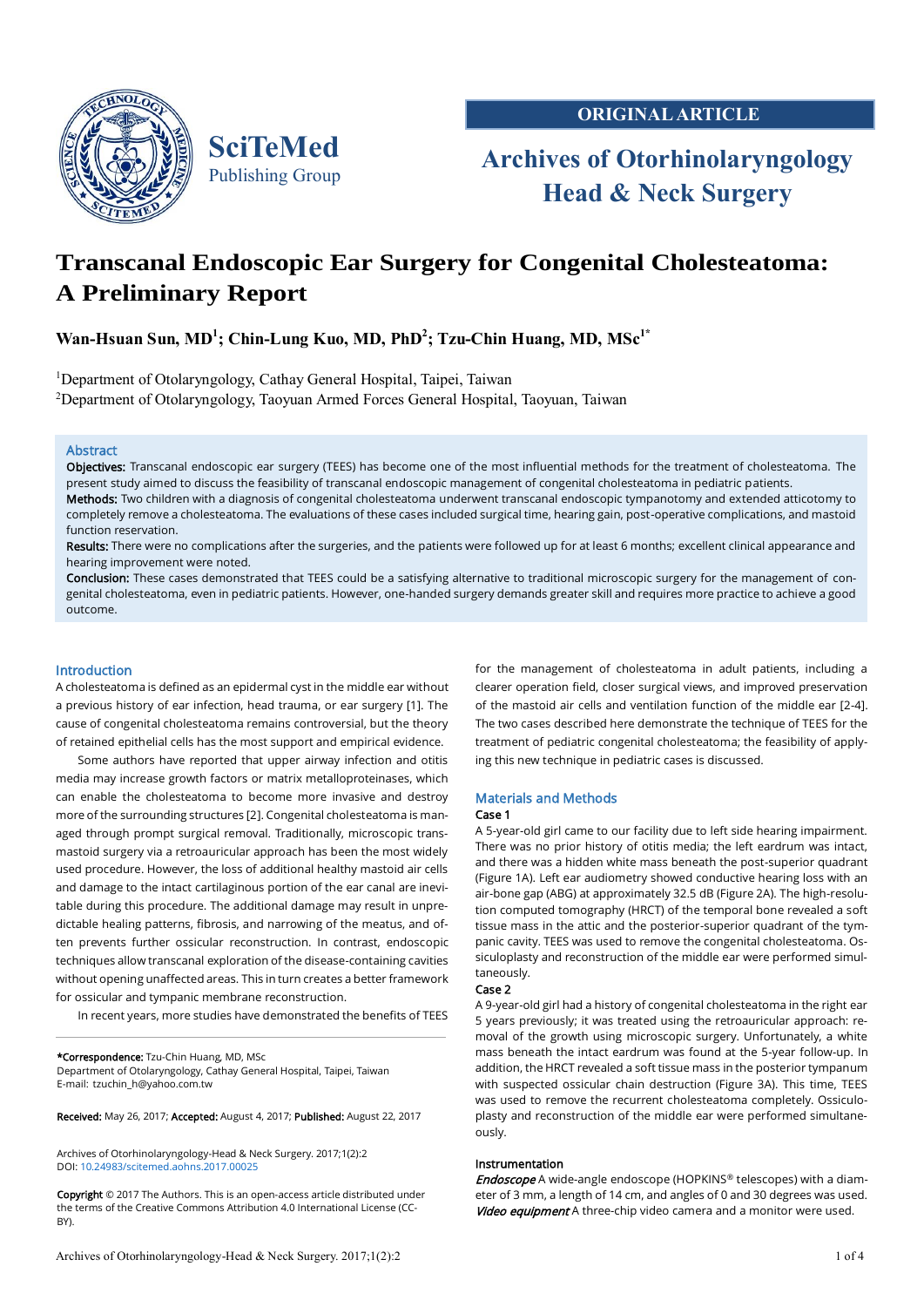Instruments Ear instruments with elevators, a micro dissector, joint knife, micro forceps, House-Bellucci alligator scissors, alligator, cupping forceps, and curettes were used.

Operating room layout The surgeon operated beside the lesion ear, directly facing the monitor placed on the opposite side of the table across the patient's head. The three-chip video camera set was covered with a sterile bag. An absorbent pad soaked with anti-fog solution was placed at



Figure 1. Otoscopy image of the left ear of a 5-year-old girl (case 1). A, before surgery, a whitish mass was visible beneath the superior posterior quadrant of the eardrum. B, two months after surgery, reconstruction with tragus cartilage and TORP. Abbreviations: C, cholesteatoma; T, tragus cartilage.

the patient's head.

#### Preoperative Evaluation

A detailed history, a physical examination, and a hearing survey were necessary. A temporal bone HRCT was also essential to estimate the extent and location of the cholesteatoma and identify the erosion of the ossicles, fallopian canal, and scutum (Figure 3A).



Figure 2. Left ear audiometry of a 5-year-old girl (case 1). A, Pre-operative air-bone gap 32.5 dB. B, Post-operative airbone gap 15 dB.



Figure 3. High-resolution computed tomography of temporal bone of the right ear in a 9-year-old girl (case 2). A, before surgery. Cholesteatoma at the mesotympanum; the ossicle chain was decayed (arrow = decayed incus). B, six months after surgery. The lesion was cleaned, and the TORP ossiculoplasty was observed in the correct position (arrow = tragus cartilage and TORP). Abbreviation: C, cholesteatoma.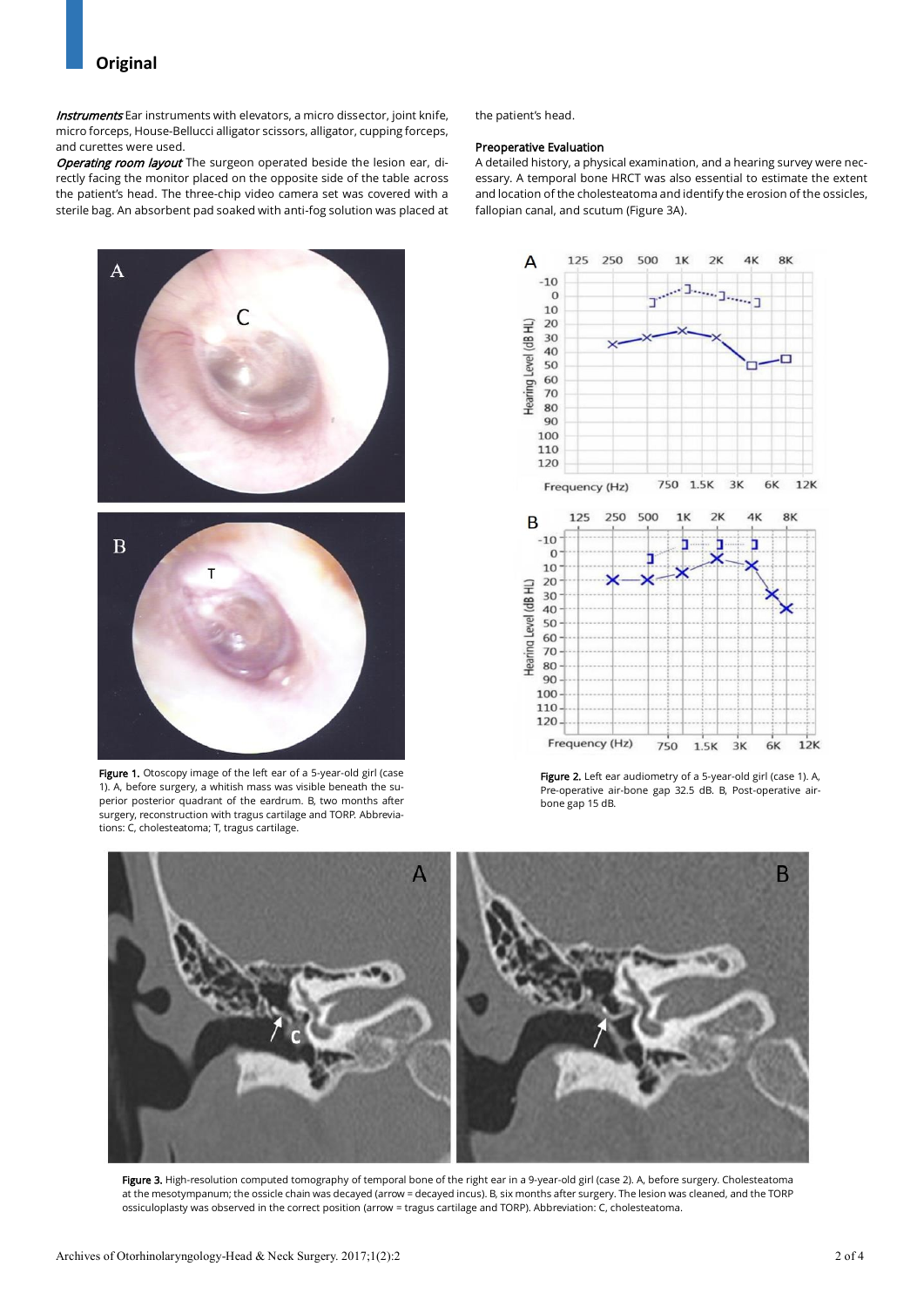

Figure 4. Surgical image of TEES congenital cholesteatoma removal and tympanoplasty of the left ear of a 5-year-old girl (case 1). A, after elevating the tympanomeatal flap, the cholesteatoma behind the corda tympani was visible. Co = cholesteatoma; C = corda tympani nerve; Tm = tympanomeatal flap. B: after drilling out the scutum, the surgeon carefully removed the cholesteatoma. C, the incus was decayed and the stapes could not be identified during surgery. Therefore, the decayed incus was removed. I = decayed incus. D, the residual cholesteatoma at the sinus tympanum and the matrix at the oval window were removed. O = oval window. E, water irrigation of the middle ear. F, identification of the location of the foot plate and facial nerve. Fp = foot plate; Fn = facial nerve. G, the scutum was reconstructed using tragus cartilage. Meanwhile, the ossicle chain was restored using total ossicular replacement prosthesis. T = tragus cartilage; To = TORP. H, replacement of the tympanomeatal flap.



Figure 5. Surgical wound status post TEES or MES. A, left ear of a 5-year-old girl (case 1). The only wound in the inner surface of the tragus was for the collection of graft tissue during TEES. B, the short tragus scar in the right ear of a 9-year-old girl (case 2) after TEES. C, the long retro-auricular scar behind the right ear of a 9-year-old girl (case 2) after MES.

#### Surgical Technique

The tissue graft was harvested previously from the inner surface of the tragus, including the perichondrium and cartilage, where it left a small, almost invisible wound after the surgery. TEES was initiated with a transmeatal incision from the 6:00 position to the 12:00 position. After elevating the tympanomeatal flap, the scutum was drilled out to expose the attic area. The surgeon dissected carefully along the sac of the cholesteatoma and removed it completely, along with any decayed ossicles. In both cases, the supra-structures of the stapes were absent, the footplate and tympanic portion of the facial nerve were identified, and the residual matrix around the oval window was removed. Water irrigation was critical to ensure all affected areas in the mesotympanum and epitympanum were removed. Subsequently, the attic was reconstructed with a piece of tragus cartilage and the ossicle chain was rebuilt with TORP (Total Ossicular Replacement Prosthesis) (polycel, 4.0 mm height). Finally, the perichondrium graft was placed under the tympanomeatal flap to restore the tympanic membrane and cavity (Figure 4) (Video).

#### Results

There were no post-operative complications in either case. Both patients

had an excellent clinical appearance and experienced significant hearing improvement during the follow-up period (Figure 1B and Figure 2B). Postoperative HRCT was performed 6 months after the surgery, and secondlook surgery was conducted 1 year later. No residual or recurrent cholesteatomas were noted in either case, and the TORPs were in the correct location (Figure 3B). With TEES, the only surgical wound was on the inner surface of the tragus, and it was small and very difficult to see (Figure 5).

# **Discussion**

TEES is particularly valuable for the management of pediatric diseases. The smaller surgical wounds can also decrease the recovery time after surgery, and impose fewer physical and psychological burdens on patients, especially children. Most importantly, most of the healthy structure and mastoid air cells can be preserved, as can the mucosal gas exchange and mastoid buffer, which are crucial for the restoration of the middle ear and the reduction of post-operative morbidity [2,6]. A congenital cholesteatoma, including the surrounding granulation or fibrotic band, was eradicated thoroughly with a high-resolution image and wide surgical